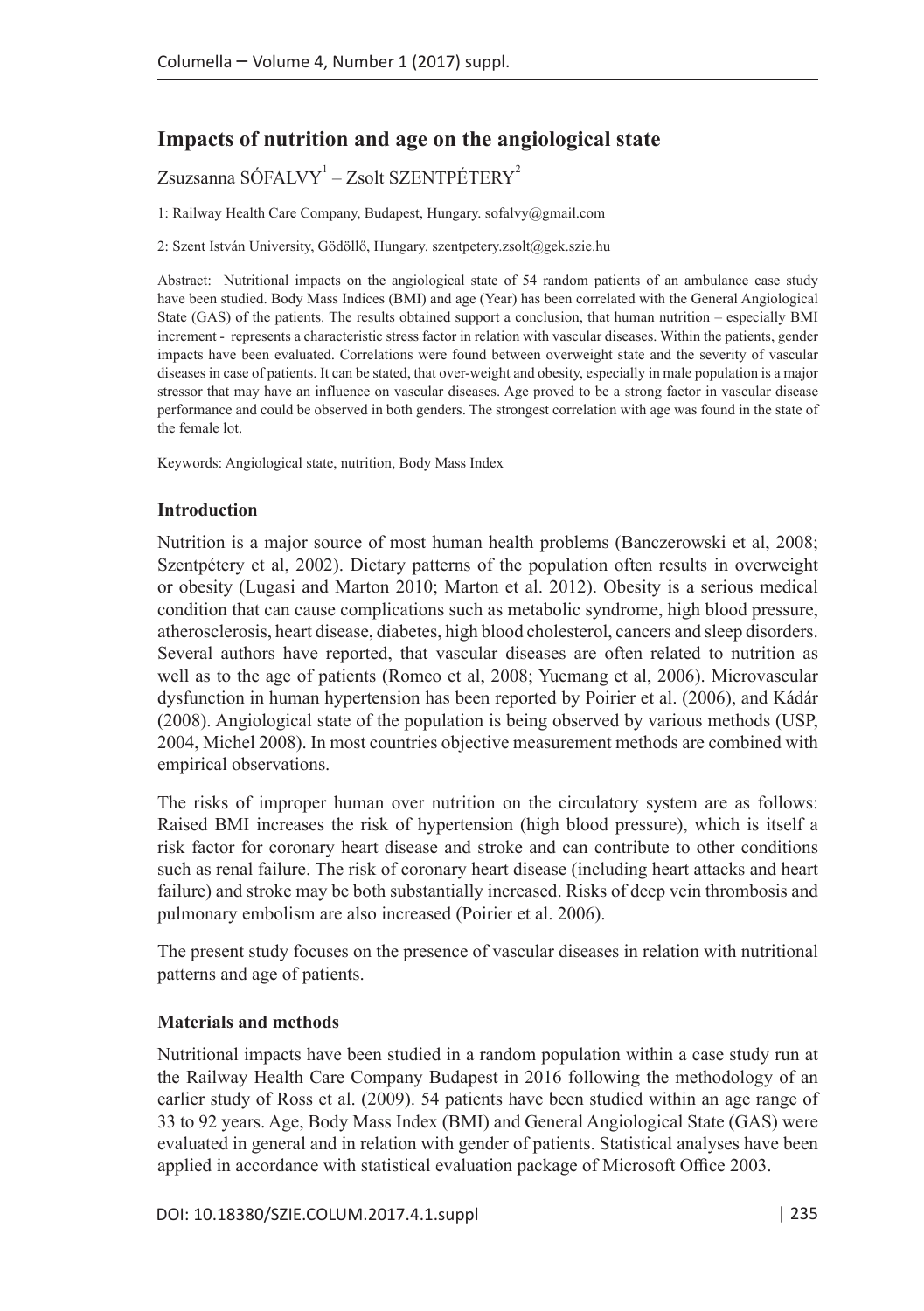General angiological state (GAS) has been determined by a 1-7 ranking as follows:

| $\bullet$ | Three angiological diseases $+$ diabetes |  |
|-----------|------------------------------------------|--|
| $\bullet$ | Three angiological diseases              |  |
| $\bullet$ | Two angiological diseases + diabetes     |  |
| $\bullet$ | Two angiological diseases                |  |
|           | One angiological disease $+$ diabetes    |  |
| $\bullet$ | One angiological disease                 |  |
|           | Normal state                             |  |

The three vessels' diseases observed were as follows: carotic artheric stenosis, coronaria stenosis, and peripherial arterial disease PAD. BMI and GAS, as well as age and GAS relations have been evaluated by regression analysis.



*Figure 1. Body Mass Index (BMI). source WHO 2012*

### **Results and discussion**

The baseline data of patients, gender, age, BMI and GAS are presented in *Table 1*. The performance of patients was within a wide range in relation with these characteristics.

General Angiological State (GAS) of patients was gradual regarding the number and severity of vascular diseases and their combination with diabetes. BMI, GAS and age were evaluated both in general, and in relation with gender of patients. Gender ratio of the observed patients was 26 females and 28 males. Age range of the population was within 33 and 92 years. BMI range was 16.8 to 40.1 from which the following distribution was observed. Under-weight (<18.5): 3.7 %; normal (18.5-25.0): 42,6 %; over-weight (25.5- 30.0): 37.0 %; obese (>30) 16.7 % as presented in *Figure 4*. The severity of angiological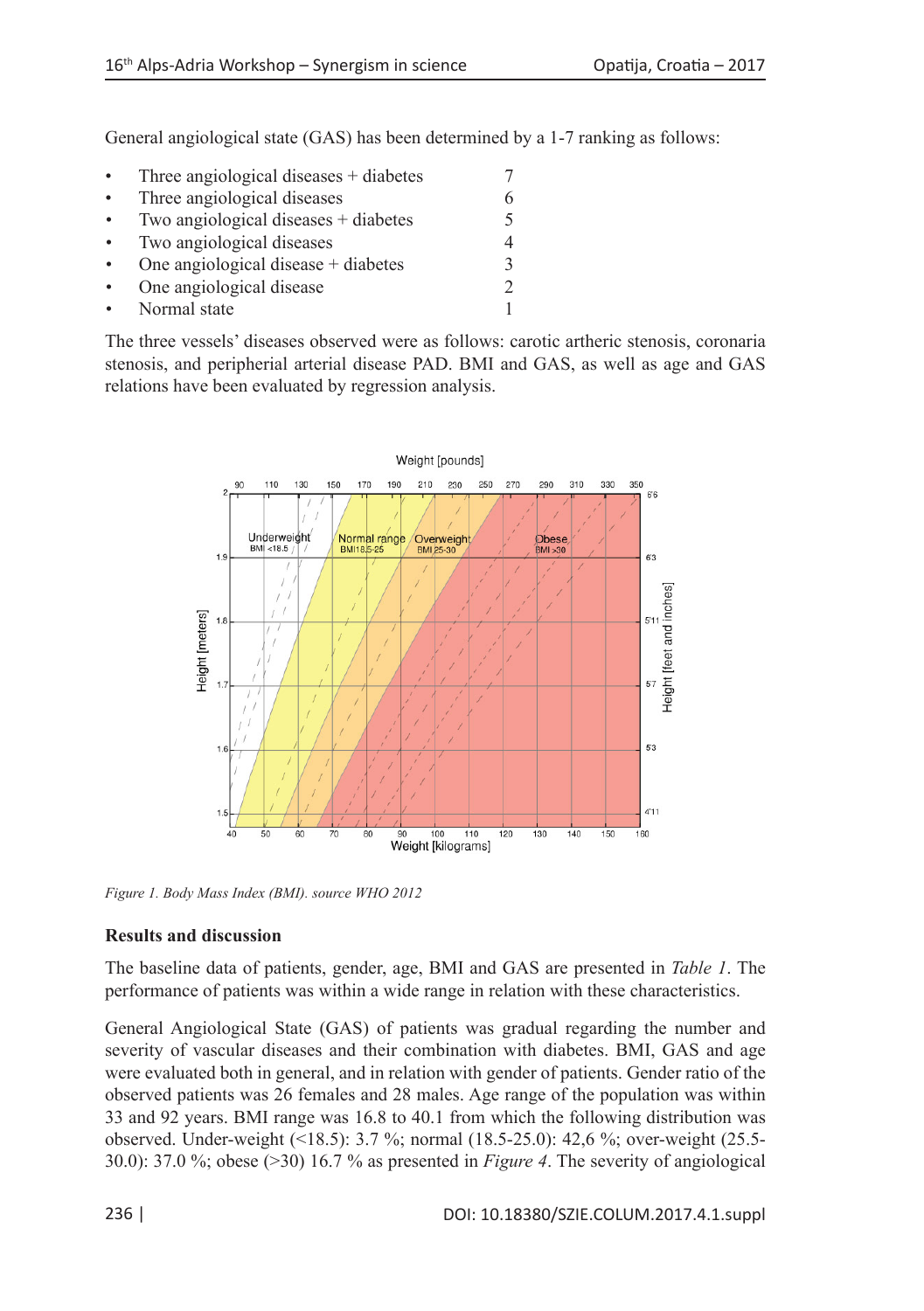# state is as follows: normal and/or a single disease (GAS 1-2) is 20.3 %, medium (GAS 3-5) is 57.4 %, serious state (GAS 6-7) is 22.3 %.

| mass index)<br>angiological state) 1-7<br>female)<br>(year)<br>Male<br>72<br>20.7<br>1<br>4<br>$\overline{2}$<br>62<br>40.1<br>7<br>Male<br>$\overline{\overline{3}}$<br>$\overline{20.5}$<br>$\overline{4}$<br>Female<br>63<br>$\overline{4}$<br>$\overline{4}$<br>67<br>24.9<br>Female<br>$\overline{5}$<br>22.8<br>$\overline{6}$<br>88<br>Female<br>$\overline{23.2}$<br>83<br>6<br>Female<br>6<br>33,8<br>62<br>7<br>$\overline{2}$<br>Female<br>$\overline{5}$<br>$\overline{8}$<br>66<br>25,7<br>Male<br>$\overline{7}$<br>$\overline{9}$<br>$\frac{32.2}{25.5}$<br>Male<br>$\overline{73}$<br>$\overline{5}$<br>$\overline{10}$<br>$\overline{80}$<br>Male<br>$\overline{2}$<br>28.0<br>11<br>Male<br>70<br>$\overline{12}$<br>$\overline{4}$<br>Male<br>64<br>30.7<br>$\overline{3}$<br>13<br>74<br>$\overline{20.2}$<br>Male<br>14<br>74<br>29.8<br>$\overline{4}$<br>Female<br>$\overline{5}$<br>$\overline{15}$<br>$\overline{77}$<br>30.1<br>Female<br>$\overline{7}$<br>$\overline{70}$<br>$\frac{26.8}{ }$<br>16<br>Female<br>29.7<br>$\overline{4}$<br>17<br>Male<br>56<br>$\overline{25.2}$<br>$\overline{5}$<br>$\overline{18}$<br>Male<br>83<br>$\overline{23.0}$<br>19<br>$\overline{77}$<br>$\overline{6}$<br>Female<br>25.2<br>5<br>20<br>Male<br>83<br>$\overline{21}$<br>Male<br>68<br>$\overline{28.0}$<br>$\mathbf{1}$<br>$\overline{5}$<br>$\overline{22}$<br>$\overline{66}$<br>$\overline{26,9}$<br>Male<br>$\overline{4}$<br>23<br>35.4<br>Male<br>77<br>$\overline{24}$<br>22.2<br>$\overline{4}$<br>Female<br>86<br>$\frac{26.2}{25.2}$<br>$\overline{4}$<br>$\overline{25}$<br>73<br>Female<br>26<br>75<br>16.8<br>$\overline{6}$<br>Female<br>$\overline{27}$<br>Male<br>$\overline{72}$<br>25.5<br>$\overline{5}$<br>$\overline{28}$<br>$\overline{24.3}$<br>$\overline{4}$<br>Male<br>64<br>27.3<br>29<br>$\overline{6}$<br>70<br>Female<br>$\overline{30}$<br>70<br>30.1<br>$\overline{5}$<br>Female<br>$\overline{31}$<br>80<br>$\overline{28.3}$<br>$\overline{6}$<br>Female<br>$\overline{32}$<br>24.7<br>$\overline{5}$<br>$\overline{82}$<br>Male<br>$\overline{7}$<br>$\overline{33}$<br>Male<br>72<br>28.6<br>$\overline{27.7}$<br>$\overline{6}$<br>34<br>Male<br>66<br>$\overline{35}$<br>82<br>24.8<br>$\overline{5}$<br>Female<br>$\frac{1}{5}$<br>$\overline{36}$<br>Male<br>80<br>29.4<br>$\overline{37}$<br>Male<br>72<br>30.1<br>$\overline{4}$<br>$\overline{63}$<br>$\overline{2}$<br>$\overline{38}$<br>27.1<br>Male<br>82<br>23.5<br>39<br>Female<br>$\overline{4}$<br>$\overline{22.9}$<br>40<br>Female<br>92<br>$\overline{4}$<br>$\overline{75}$<br>$\overline{4}$<br>$\overline{41}$<br>23.8<br>Female<br>42<br>78<br>$\overline{4}$<br>Male<br>29.1<br>$\overline{2}$<br>$\overline{43}$<br>$\overline{24.2}$<br>Male<br>78<br>$\frac{1}{5}$<br>19.2<br>44<br>71<br>Female<br>45<br>18.0<br>$\overline{4}$<br>Female<br>64<br>$\overline{2}$<br>$\overline{73}$<br>25.1<br>46<br>Female<br>$\overline{4}$<br>$\overline{76}$<br>$\overline{23.9}$<br>47<br>Male<br>$\overline{2}$<br>48<br>Female<br>65<br>18.7<br>49<br>$\overline{24.2}$<br>$\overline{3}$<br>Male<br>87<br>$\overline{2}$<br>$\overline{50}$<br>$\overline{74}$<br>$\overline{23.5}$<br>Male<br>$\overline{33}$<br>51<br>21.6<br>Female<br>1<br>$\overline{52}$<br>24.2<br>Male<br>36<br>1<br>$\overline{53}$<br>67<br>$\frac{36.2}{2}$<br>$\overline{4}$<br>Female<br>54<br>24.2<br>$\overline{1}$<br>67<br>Female | No | (male/<br>Gender | e<br>a<br>g | BMI (body | GAS rating (general |
|-----------------------------------------------------------------------------------------------------------------------------------------------------------------------------------------------------------------------------------------------------------------------------------------------------------------------------------------------------------------------------------------------------------------------------------------------------------------------------------------------------------------------------------------------------------------------------------------------------------------------------------------------------------------------------------------------------------------------------------------------------------------------------------------------------------------------------------------------------------------------------------------------------------------------------------------------------------------------------------------------------------------------------------------------------------------------------------------------------------------------------------------------------------------------------------------------------------------------------------------------------------------------------------------------------------------------------------------------------------------------------------------------------------------------------------------------------------------------------------------------------------------------------------------------------------------------------------------------------------------------------------------------------------------------------------------------------------------------------------------------------------------------------------------------------------------------------------------------------------------------------------------------------------------------------------------------------------------------------------------------------------------------------------------------------------------------------------------------------------------------------------------------------------------------------------------------------------------------------------------------------------------------------------------------------------------------------------------------------------------------------------------------------------------------------------------------------------------------------------------------------------------------------------------------------------------------------------------------------------------------------------------------------------------------------------------------------------------------------------------------------------------------------------------------------------------------------------------------------------------------------------------------------------------------------------------------------------------------------------------------------------------------------------------------------------------------------------------------------------------------------------------------------------------------------------------------------------------------------------------------------------------------------------------------------------------------------------------------------------------------------------------------------------------------------------------------------|----|------------------|-------------|-----------|---------------------|
|                                                                                                                                                                                                                                                                                                                                                                                                                                                                                                                                                                                                                                                                                                                                                                                                                                                                                                                                                                                                                                                                                                                                                                                                                                                                                                                                                                                                                                                                                                                                                                                                                                                                                                                                                                                                                                                                                                                                                                                                                                                                                                                                                                                                                                                                                                                                                                                                                                                                                                                                                                                                                                                                                                                                                                                                                                                                                                                                                                                                                                                                                                                                                                                                                                                                                                                                                                                                                                                     |    |                  |             |           |                     |
|                                                                                                                                                                                                                                                                                                                                                                                                                                                                                                                                                                                                                                                                                                                                                                                                                                                                                                                                                                                                                                                                                                                                                                                                                                                                                                                                                                                                                                                                                                                                                                                                                                                                                                                                                                                                                                                                                                                                                                                                                                                                                                                                                                                                                                                                                                                                                                                                                                                                                                                                                                                                                                                                                                                                                                                                                                                                                                                                                                                                                                                                                                                                                                                                                                                                                                                                                                                                                                                     |    |                  |             |           |                     |
|                                                                                                                                                                                                                                                                                                                                                                                                                                                                                                                                                                                                                                                                                                                                                                                                                                                                                                                                                                                                                                                                                                                                                                                                                                                                                                                                                                                                                                                                                                                                                                                                                                                                                                                                                                                                                                                                                                                                                                                                                                                                                                                                                                                                                                                                                                                                                                                                                                                                                                                                                                                                                                                                                                                                                                                                                                                                                                                                                                                                                                                                                                                                                                                                                                                                                                                                                                                                                                                     |    |                  |             |           |                     |
|                                                                                                                                                                                                                                                                                                                                                                                                                                                                                                                                                                                                                                                                                                                                                                                                                                                                                                                                                                                                                                                                                                                                                                                                                                                                                                                                                                                                                                                                                                                                                                                                                                                                                                                                                                                                                                                                                                                                                                                                                                                                                                                                                                                                                                                                                                                                                                                                                                                                                                                                                                                                                                                                                                                                                                                                                                                                                                                                                                                                                                                                                                                                                                                                                                                                                                                                                                                                                                                     |    |                  |             |           |                     |
|                                                                                                                                                                                                                                                                                                                                                                                                                                                                                                                                                                                                                                                                                                                                                                                                                                                                                                                                                                                                                                                                                                                                                                                                                                                                                                                                                                                                                                                                                                                                                                                                                                                                                                                                                                                                                                                                                                                                                                                                                                                                                                                                                                                                                                                                                                                                                                                                                                                                                                                                                                                                                                                                                                                                                                                                                                                                                                                                                                                                                                                                                                                                                                                                                                                                                                                                                                                                                                                     |    |                  |             |           |                     |
|                                                                                                                                                                                                                                                                                                                                                                                                                                                                                                                                                                                                                                                                                                                                                                                                                                                                                                                                                                                                                                                                                                                                                                                                                                                                                                                                                                                                                                                                                                                                                                                                                                                                                                                                                                                                                                                                                                                                                                                                                                                                                                                                                                                                                                                                                                                                                                                                                                                                                                                                                                                                                                                                                                                                                                                                                                                                                                                                                                                                                                                                                                                                                                                                                                                                                                                                                                                                                                                     |    |                  |             |           |                     |
|                                                                                                                                                                                                                                                                                                                                                                                                                                                                                                                                                                                                                                                                                                                                                                                                                                                                                                                                                                                                                                                                                                                                                                                                                                                                                                                                                                                                                                                                                                                                                                                                                                                                                                                                                                                                                                                                                                                                                                                                                                                                                                                                                                                                                                                                                                                                                                                                                                                                                                                                                                                                                                                                                                                                                                                                                                                                                                                                                                                                                                                                                                                                                                                                                                                                                                                                                                                                                                                     |    |                  |             |           |                     |
|                                                                                                                                                                                                                                                                                                                                                                                                                                                                                                                                                                                                                                                                                                                                                                                                                                                                                                                                                                                                                                                                                                                                                                                                                                                                                                                                                                                                                                                                                                                                                                                                                                                                                                                                                                                                                                                                                                                                                                                                                                                                                                                                                                                                                                                                                                                                                                                                                                                                                                                                                                                                                                                                                                                                                                                                                                                                                                                                                                                                                                                                                                                                                                                                                                                                                                                                                                                                                                                     |    |                  |             |           |                     |
|                                                                                                                                                                                                                                                                                                                                                                                                                                                                                                                                                                                                                                                                                                                                                                                                                                                                                                                                                                                                                                                                                                                                                                                                                                                                                                                                                                                                                                                                                                                                                                                                                                                                                                                                                                                                                                                                                                                                                                                                                                                                                                                                                                                                                                                                                                                                                                                                                                                                                                                                                                                                                                                                                                                                                                                                                                                                                                                                                                                                                                                                                                                                                                                                                                                                                                                                                                                                                                                     |    |                  |             |           |                     |
|                                                                                                                                                                                                                                                                                                                                                                                                                                                                                                                                                                                                                                                                                                                                                                                                                                                                                                                                                                                                                                                                                                                                                                                                                                                                                                                                                                                                                                                                                                                                                                                                                                                                                                                                                                                                                                                                                                                                                                                                                                                                                                                                                                                                                                                                                                                                                                                                                                                                                                                                                                                                                                                                                                                                                                                                                                                                                                                                                                                                                                                                                                                                                                                                                                                                                                                                                                                                                                                     |    |                  |             |           |                     |
|                                                                                                                                                                                                                                                                                                                                                                                                                                                                                                                                                                                                                                                                                                                                                                                                                                                                                                                                                                                                                                                                                                                                                                                                                                                                                                                                                                                                                                                                                                                                                                                                                                                                                                                                                                                                                                                                                                                                                                                                                                                                                                                                                                                                                                                                                                                                                                                                                                                                                                                                                                                                                                                                                                                                                                                                                                                                                                                                                                                                                                                                                                                                                                                                                                                                                                                                                                                                                                                     |    |                  |             |           |                     |
|                                                                                                                                                                                                                                                                                                                                                                                                                                                                                                                                                                                                                                                                                                                                                                                                                                                                                                                                                                                                                                                                                                                                                                                                                                                                                                                                                                                                                                                                                                                                                                                                                                                                                                                                                                                                                                                                                                                                                                                                                                                                                                                                                                                                                                                                                                                                                                                                                                                                                                                                                                                                                                                                                                                                                                                                                                                                                                                                                                                                                                                                                                                                                                                                                                                                                                                                                                                                                                                     |    |                  |             |           |                     |
|                                                                                                                                                                                                                                                                                                                                                                                                                                                                                                                                                                                                                                                                                                                                                                                                                                                                                                                                                                                                                                                                                                                                                                                                                                                                                                                                                                                                                                                                                                                                                                                                                                                                                                                                                                                                                                                                                                                                                                                                                                                                                                                                                                                                                                                                                                                                                                                                                                                                                                                                                                                                                                                                                                                                                                                                                                                                                                                                                                                                                                                                                                                                                                                                                                                                                                                                                                                                                                                     |    |                  |             |           |                     |
|                                                                                                                                                                                                                                                                                                                                                                                                                                                                                                                                                                                                                                                                                                                                                                                                                                                                                                                                                                                                                                                                                                                                                                                                                                                                                                                                                                                                                                                                                                                                                                                                                                                                                                                                                                                                                                                                                                                                                                                                                                                                                                                                                                                                                                                                                                                                                                                                                                                                                                                                                                                                                                                                                                                                                                                                                                                                                                                                                                                                                                                                                                                                                                                                                                                                                                                                                                                                                                                     |    |                  |             |           |                     |
|                                                                                                                                                                                                                                                                                                                                                                                                                                                                                                                                                                                                                                                                                                                                                                                                                                                                                                                                                                                                                                                                                                                                                                                                                                                                                                                                                                                                                                                                                                                                                                                                                                                                                                                                                                                                                                                                                                                                                                                                                                                                                                                                                                                                                                                                                                                                                                                                                                                                                                                                                                                                                                                                                                                                                                                                                                                                                                                                                                                                                                                                                                                                                                                                                                                                                                                                                                                                                                                     |    |                  |             |           |                     |
|                                                                                                                                                                                                                                                                                                                                                                                                                                                                                                                                                                                                                                                                                                                                                                                                                                                                                                                                                                                                                                                                                                                                                                                                                                                                                                                                                                                                                                                                                                                                                                                                                                                                                                                                                                                                                                                                                                                                                                                                                                                                                                                                                                                                                                                                                                                                                                                                                                                                                                                                                                                                                                                                                                                                                                                                                                                                                                                                                                                                                                                                                                                                                                                                                                                                                                                                                                                                                                                     |    |                  |             |           |                     |
|                                                                                                                                                                                                                                                                                                                                                                                                                                                                                                                                                                                                                                                                                                                                                                                                                                                                                                                                                                                                                                                                                                                                                                                                                                                                                                                                                                                                                                                                                                                                                                                                                                                                                                                                                                                                                                                                                                                                                                                                                                                                                                                                                                                                                                                                                                                                                                                                                                                                                                                                                                                                                                                                                                                                                                                                                                                                                                                                                                                                                                                                                                                                                                                                                                                                                                                                                                                                                                                     |    |                  |             |           |                     |
|                                                                                                                                                                                                                                                                                                                                                                                                                                                                                                                                                                                                                                                                                                                                                                                                                                                                                                                                                                                                                                                                                                                                                                                                                                                                                                                                                                                                                                                                                                                                                                                                                                                                                                                                                                                                                                                                                                                                                                                                                                                                                                                                                                                                                                                                                                                                                                                                                                                                                                                                                                                                                                                                                                                                                                                                                                                                                                                                                                                                                                                                                                                                                                                                                                                                                                                                                                                                                                                     |    |                  |             |           |                     |
|                                                                                                                                                                                                                                                                                                                                                                                                                                                                                                                                                                                                                                                                                                                                                                                                                                                                                                                                                                                                                                                                                                                                                                                                                                                                                                                                                                                                                                                                                                                                                                                                                                                                                                                                                                                                                                                                                                                                                                                                                                                                                                                                                                                                                                                                                                                                                                                                                                                                                                                                                                                                                                                                                                                                                                                                                                                                                                                                                                                                                                                                                                                                                                                                                                                                                                                                                                                                                                                     |    |                  |             |           |                     |
|                                                                                                                                                                                                                                                                                                                                                                                                                                                                                                                                                                                                                                                                                                                                                                                                                                                                                                                                                                                                                                                                                                                                                                                                                                                                                                                                                                                                                                                                                                                                                                                                                                                                                                                                                                                                                                                                                                                                                                                                                                                                                                                                                                                                                                                                                                                                                                                                                                                                                                                                                                                                                                                                                                                                                                                                                                                                                                                                                                                                                                                                                                                                                                                                                                                                                                                                                                                                                                                     |    |                  |             |           |                     |
|                                                                                                                                                                                                                                                                                                                                                                                                                                                                                                                                                                                                                                                                                                                                                                                                                                                                                                                                                                                                                                                                                                                                                                                                                                                                                                                                                                                                                                                                                                                                                                                                                                                                                                                                                                                                                                                                                                                                                                                                                                                                                                                                                                                                                                                                                                                                                                                                                                                                                                                                                                                                                                                                                                                                                                                                                                                                                                                                                                                                                                                                                                                                                                                                                                                                                                                                                                                                                                                     |    |                  |             |           |                     |
|                                                                                                                                                                                                                                                                                                                                                                                                                                                                                                                                                                                                                                                                                                                                                                                                                                                                                                                                                                                                                                                                                                                                                                                                                                                                                                                                                                                                                                                                                                                                                                                                                                                                                                                                                                                                                                                                                                                                                                                                                                                                                                                                                                                                                                                                                                                                                                                                                                                                                                                                                                                                                                                                                                                                                                                                                                                                                                                                                                                                                                                                                                                                                                                                                                                                                                                                                                                                                                                     |    |                  |             |           |                     |
|                                                                                                                                                                                                                                                                                                                                                                                                                                                                                                                                                                                                                                                                                                                                                                                                                                                                                                                                                                                                                                                                                                                                                                                                                                                                                                                                                                                                                                                                                                                                                                                                                                                                                                                                                                                                                                                                                                                                                                                                                                                                                                                                                                                                                                                                                                                                                                                                                                                                                                                                                                                                                                                                                                                                                                                                                                                                                                                                                                                                                                                                                                                                                                                                                                                                                                                                                                                                                                                     |    |                  |             |           |                     |
|                                                                                                                                                                                                                                                                                                                                                                                                                                                                                                                                                                                                                                                                                                                                                                                                                                                                                                                                                                                                                                                                                                                                                                                                                                                                                                                                                                                                                                                                                                                                                                                                                                                                                                                                                                                                                                                                                                                                                                                                                                                                                                                                                                                                                                                                                                                                                                                                                                                                                                                                                                                                                                                                                                                                                                                                                                                                                                                                                                                                                                                                                                                                                                                                                                                                                                                                                                                                                                                     |    |                  |             |           |                     |
|                                                                                                                                                                                                                                                                                                                                                                                                                                                                                                                                                                                                                                                                                                                                                                                                                                                                                                                                                                                                                                                                                                                                                                                                                                                                                                                                                                                                                                                                                                                                                                                                                                                                                                                                                                                                                                                                                                                                                                                                                                                                                                                                                                                                                                                                                                                                                                                                                                                                                                                                                                                                                                                                                                                                                                                                                                                                                                                                                                                                                                                                                                                                                                                                                                                                                                                                                                                                                                                     |    |                  |             |           |                     |
|                                                                                                                                                                                                                                                                                                                                                                                                                                                                                                                                                                                                                                                                                                                                                                                                                                                                                                                                                                                                                                                                                                                                                                                                                                                                                                                                                                                                                                                                                                                                                                                                                                                                                                                                                                                                                                                                                                                                                                                                                                                                                                                                                                                                                                                                                                                                                                                                                                                                                                                                                                                                                                                                                                                                                                                                                                                                                                                                                                                                                                                                                                                                                                                                                                                                                                                                                                                                                                                     |    |                  |             |           |                     |
|                                                                                                                                                                                                                                                                                                                                                                                                                                                                                                                                                                                                                                                                                                                                                                                                                                                                                                                                                                                                                                                                                                                                                                                                                                                                                                                                                                                                                                                                                                                                                                                                                                                                                                                                                                                                                                                                                                                                                                                                                                                                                                                                                                                                                                                                                                                                                                                                                                                                                                                                                                                                                                                                                                                                                                                                                                                                                                                                                                                                                                                                                                                                                                                                                                                                                                                                                                                                                                                     |    |                  |             |           |                     |
|                                                                                                                                                                                                                                                                                                                                                                                                                                                                                                                                                                                                                                                                                                                                                                                                                                                                                                                                                                                                                                                                                                                                                                                                                                                                                                                                                                                                                                                                                                                                                                                                                                                                                                                                                                                                                                                                                                                                                                                                                                                                                                                                                                                                                                                                                                                                                                                                                                                                                                                                                                                                                                                                                                                                                                                                                                                                                                                                                                                                                                                                                                                                                                                                                                                                                                                                                                                                                                                     |    |                  |             |           |                     |
|                                                                                                                                                                                                                                                                                                                                                                                                                                                                                                                                                                                                                                                                                                                                                                                                                                                                                                                                                                                                                                                                                                                                                                                                                                                                                                                                                                                                                                                                                                                                                                                                                                                                                                                                                                                                                                                                                                                                                                                                                                                                                                                                                                                                                                                                                                                                                                                                                                                                                                                                                                                                                                                                                                                                                                                                                                                                                                                                                                                                                                                                                                                                                                                                                                                                                                                                                                                                                                                     |    |                  |             |           |                     |
|                                                                                                                                                                                                                                                                                                                                                                                                                                                                                                                                                                                                                                                                                                                                                                                                                                                                                                                                                                                                                                                                                                                                                                                                                                                                                                                                                                                                                                                                                                                                                                                                                                                                                                                                                                                                                                                                                                                                                                                                                                                                                                                                                                                                                                                                                                                                                                                                                                                                                                                                                                                                                                                                                                                                                                                                                                                                                                                                                                                                                                                                                                                                                                                                                                                                                                                                                                                                                                                     |    |                  |             |           |                     |
|                                                                                                                                                                                                                                                                                                                                                                                                                                                                                                                                                                                                                                                                                                                                                                                                                                                                                                                                                                                                                                                                                                                                                                                                                                                                                                                                                                                                                                                                                                                                                                                                                                                                                                                                                                                                                                                                                                                                                                                                                                                                                                                                                                                                                                                                                                                                                                                                                                                                                                                                                                                                                                                                                                                                                                                                                                                                                                                                                                                                                                                                                                                                                                                                                                                                                                                                                                                                                                                     |    |                  |             |           |                     |
|                                                                                                                                                                                                                                                                                                                                                                                                                                                                                                                                                                                                                                                                                                                                                                                                                                                                                                                                                                                                                                                                                                                                                                                                                                                                                                                                                                                                                                                                                                                                                                                                                                                                                                                                                                                                                                                                                                                                                                                                                                                                                                                                                                                                                                                                                                                                                                                                                                                                                                                                                                                                                                                                                                                                                                                                                                                                                                                                                                                                                                                                                                                                                                                                                                                                                                                                                                                                                                                     |    |                  |             |           |                     |
|                                                                                                                                                                                                                                                                                                                                                                                                                                                                                                                                                                                                                                                                                                                                                                                                                                                                                                                                                                                                                                                                                                                                                                                                                                                                                                                                                                                                                                                                                                                                                                                                                                                                                                                                                                                                                                                                                                                                                                                                                                                                                                                                                                                                                                                                                                                                                                                                                                                                                                                                                                                                                                                                                                                                                                                                                                                                                                                                                                                                                                                                                                                                                                                                                                                                                                                                                                                                                                                     |    |                  |             |           |                     |
|                                                                                                                                                                                                                                                                                                                                                                                                                                                                                                                                                                                                                                                                                                                                                                                                                                                                                                                                                                                                                                                                                                                                                                                                                                                                                                                                                                                                                                                                                                                                                                                                                                                                                                                                                                                                                                                                                                                                                                                                                                                                                                                                                                                                                                                                                                                                                                                                                                                                                                                                                                                                                                                                                                                                                                                                                                                                                                                                                                                                                                                                                                                                                                                                                                                                                                                                                                                                                                                     |    |                  |             |           |                     |
|                                                                                                                                                                                                                                                                                                                                                                                                                                                                                                                                                                                                                                                                                                                                                                                                                                                                                                                                                                                                                                                                                                                                                                                                                                                                                                                                                                                                                                                                                                                                                                                                                                                                                                                                                                                                                                                                                                                                                                                                                                                                                                                                                                                                                                                                                                                                                                                                                                                                                                                                                                                                                                                                                                                                                                                                                                                                                                                                                                                                                                                                                                                                                                                                                                                                                                                                                                                                                                                     |    |                  |             |           |                     |
|                                                                                                                                                                                                                                                                                                                                                                                                                                                                                                                                                                                                                                                                                                                                                                                                                                                                                                                                                                                                                                                                                                                                                                                                                                                                                                                                                                                                                                                                                                                                                                                                                                                                                                                                                                                                                                                                                                                                                                                                                                                                                                                                                                                                                                                                                                                                                                                                                                                                                                                                                                                                                                                                                                                                                                                                                                                                                                                                                                                                                                                                                                                                                                                                                                                                                                                                                                                                                                                     |    |                  |             |           |                     |
|                                                                                                                                                                                                                                                                                                                                                                                                                                                                                                                                                                                                                                                                                                                                                                                                                                                                                                                                                                                                                                                                                                                                                                                                                                                                                                                                                                                                                                                                                                                                                                                                                                                                                                                                                                                                                                                                                                                                                                                                                                                                                                                                                                                                                                                                                                                                                                                                                                                                                                                                                                                                                                                                                                                                                                                                                                                                                                                                                                                                                                                                                                                                                                                                                                                                                                                                                                                                                                                     |    |                  |             |           |                     |
|                                                                                                                                                                                                                                                                                                                                                                                                                                                                                                                                                                                                                                                                                                                                                                                                                                                                                                                                                                                                                                                                                                                                                                                                                                                                                                                                                                                                                                                                                                                                                                                                                                                                                                                                                                                                                                                                                                                                                                                                                                                                                                                                                                                                                                                                                                                                                                                                                                                                                                                                                                                                                                                                                                                                                                                                                                                                                                                                                                                                                                                                                                                                                                                                                                                                                                                                                                                                                                                     |    |                  |             |           |                     |
|                                                                                                                                                                                                                                                                                                                                                                                                                                                                                                                                                                                                                                                                                                                                                                                                                                                                                                                                                                                                                                                                                                                                                                                                                                                                                                                                                                                                                                                                                                                                                                                                                                                                                                                                                                                                                                                                                                                                                                                                                                                                                                                                                                                                                                                                                                                                                                                                                                                                                                                                                                                                                                                                                                                                                                                                                                                                                                                                                                                                                                                                                                                                                                                                                                                                                                                                                                                                                                                     |    |                  |             |           |                     |
|                                                                                                                                                                                                                                                                                                                                                                                                                                                                                                                                                                                                                                                                                                                                                                                                                                                                                                                                                                                                                                                                                                                                                                                                                                                                                                                                                                                                                                                                                                                                                                                                                                                                                                                                                                                                                                                                                                                                                                                                                                                                                                                                                                                                                                                                                                                                                                                                                                                                                                                                                                                                                                                                                                                                                                                                                                                                                                                                                                                                                                                                                                                                                                                                                                                                                                                                                                                                                                                     |    |                  |             |           |                     |
|                                                                                                                                                                                                                                                                                                                                                                                                                                                                                                                                                                                                                                                                                                                                                                                                                                                                                                                                                                                                                                                                                                                                                                                                                                                                                                                                                                                                                                                                                                                                                                                                                                                                                                                                                                                                                                                                                                                                                                                                                                                                                                                                                                                                                                                                                                                                                                                                                                                                                                                                                                                                                                                                                                                                                                                                                                                                                                                                                                                                                                                                                                                                                                                                                                                                                                                                                                                                                                                     |    |                  |             |           |                     |
|                                                                                                                                                                                                                                                                                                                                                                                                                                                                                                                                                                                                                                                                                                                                                                                                                                                                                                                                                                                                                                                                                                                                                                                                                                                                                                                                                                                                                                                                                                                                                                                                                                                                                                                                                                                                                                                                                                                                                                                                                                                                                                                                                                                                                                                                                                                                                                                                                                                                                                                                                                                                                                                                                                                                                                                                                                                                                                                                                                                                                                                                                                                                                                                                                                                                                                                                                                                                                                                     |    |                  |             |           |                     |
|                                                                                                                                                                                                                                                                                                                                                                                                                                                                                                                                                                                                                                                                                                                                                                                                                                                                                                                                                                                                                                                                                                                                                                                                                                                                                                                                                                                                                                                                                                                                                                                                                                                                                                                                                                                                                                                                                                                                                                                                                                                                                                                                                                                                                                                                                                                                                                                                                                                                                                                                                                                                                                                                                                                                                                                                                                                                                                                                                                                                                                                                                                                                                                                                                                                                                                                                                                                                                                                     |    |                  |             |           |                     |
|                                                                                                                                                                                                                                                                                                                                                                                                                                                                                                                                                                                                                                                                                                                                                                                                                                                                                                                                                                                                                                                                                                                                                                                                                                                                                                                                                                                                                                                                                                                                                                                                                                                                                                                                                                                                                                                                                                                                                                                                                                                                                                                                                                                                                                                                                                                                                                                                                                                                                                                                                                                                                                                                                                                                                                                                                                                                                                                                                                                                                                                                                                                                                                                                                                                                                                                                                                                                                                                     |    |                  |             |           |                     |
|                                                                                                                                                                                                                                                                                                                                                                                                                                                                                                                                                                                                                                                                                                                                                                                                                                                                                                                                                                                                                                                                                                                                                                                                                                                                                                                                                                                                                                                                                                                                                                                                                                                                                                                                                                                                                                                                                                                                                                                                                                                                                                                                                                                                                                                                                                                                                                                                                                                                                                                                                                                                                                                                                                                                                                                                                                                                                                                                                                                                                                                                                                                                                                                                                                                                                                                                                                                                                                                     |    |                  |             |           |                     |
|                                                                                                                                                                                                                                                                                                                                                                                                                                                                                                                                                                                                                                                                                                                                                                                                                                                                                                                                                                                                                                                                                                                                                                                                                                                                                                                                                                                                                                                                                                                                                                                                                                                                                                                                                                                                                                                                                                                                                                                                                                                                                                                                                                                                                                                                                                                                                                                                                                                                                                                                                                                                                                                                                                                                                                                                                                                                                                                                                                                                                                                                                                                                                                                                                                                                                                                                                                                                                                                     |    |                  |             |           |                     |
|                                                                                                                                                                                                                                                                                                                                                                                                                                                                                                                                                                                                                                                                                                                                                                                                                                                                                                                                                                                                                                                                                                                                                                                                                                                                                                                                                                                                                                                                                                                                                                                                                                                                                                                                                                                                                                                                                                                                                                                                                                                                                                                                                                                                                                                                                                                                                                                                                                                                                                                                                                                                                                                                                                                                                                                                                                                                                                                                                                                                                                                                                                                                                                                                                                                                                                                                                                                                                                                     |    |                  |             |           |                     |
|                                                                                                                                                                                                                                                                                                                                                                                                                                                                                                                                                                                                                                                                                                                                                                                                                                                                                                                                                                                                                                                                                                                                                                                                                                                                                                                                                                                                                                                                                                                                                                                                                                                                                                                                                                                                                                                                                                                                                                                                                                                                                                                                                                                                                                                                                                                                                                                                                                                                                                                                                                                                                                                                                                                                                                                                                                                                                                                                                                                                                                                                                                                                                                                                                                                                                                                                                                                                                                                     |    |                  |             |           |                     |
|                                                                                                                                                                                                                                                                                                                                                                                                                                                                                                                                                                                                                                                                                                                                                                                                                                                                                                                                                                                                                                                                                                                                                                                                                                                                                                                                                                                                                                                                                                                                                                                                                                                                                                                                                                                                                                                                                                                                                                                                                                                                                                                                                                                                                                                                                                                                                                                                                                                                                                                                                                                                                                                                                                                                                                                                                                                                                                                                                                                                                                                                                                                                                                                                                                                                                                                                                                                                                                                     |    |                  |             |           |                     |
|                                                                                                                                                                                                                                                                                                                                                                                                                                                                                                                                                                                                                                                                                                                                                                                                                                                                                                                                                                                                                                                                                                                                                                                                                                                                                                                                                                                                                                                                                                                                                                                                                                                                                                                                                                                                                                                                                                                                                                                                                                                                                                                                                                                                                                                                                                                                                                                                                                                                                                                                                                                                                                                                                                                                                                                                                                                                                                                                                                                                                                                                                                                                                                                                                                                                                                                                                                                                                                                     |    |                  |             |           |                     |
|                                                                                                                                                                                                                                                                                                                                                                                                                                                                                                                                                                                                                                                                                                                                                                                                                                                                                                                                                                                                                                                                                                                                                                                                                                                                                                                                                                                                                                                                                                                                                                                                                                                                                                                                                                                                                                                                                                                                                                                                                                                                                                                                                                                                                                                                                                                                                                                                                                                                                                                                                                                                                                                                                                                                                                                                                                                                                                                                                                                                                                                                                                                                                                                                                                                                                                                                                                                                                                                     |    |                  |             |           |                     |
|                                                                                                                                                                                                                                                                                                                                                                                                                                                                                                                                                                                                                                                                                                                                                                                                                                                                                                                                                                                                                                                                                                                                                                                                                                                                                                                                                                                                                                                                                                                                                                                                                                                                                                                                                                                                                                                                                                                                                                                                                                                                                                                                                                                                                                                                                                                                                                                                                                                                                                                                                                                                                                                                                                                                                                                                                                                                                                                                                                                                                                                                                                                                                                                                                                                                                                                                                                                                                                                     |    |                  |             |           |                     |
|                                                                                                                                                                                                                                                                                                                                                                                                                                                                                                                                                                                                                                                                                                                                                                                                                                                                                                                                                                                                                                                                                                                                                                                                                                                                                                                                                                                                                                                                                                                                                                                                                                                                                                                                                                                                                                                                                                                                                                                                                                                                                                                                                                                                                                                                                                                                                                                                                                                                                                                                                                                                                                                                                                                                                                                                                                                                                                                                                                                                                                                                                                                                                                                                                                                                                                                                                                                                                                                     |    |                  |             |           |                     |
|                                                                                                                                                                                                                                                                                                                                                                                                                                                                                                                                                                                                                                                                                                                                                                                                                                                                                                                                                                                                                                                                                                                                                                                                                                                                                                                                                                                                                                                                                                                                                                                                                                                                                                                                                                                                                                                                                                                                                                                                                                                                                                                                                                                                                                                                                                                                                                                                                                                                                                                                                                                                                                                                                                                                                                                                                                                                                                                                                                                                                                                                                                                                                                                                                                                                                                                                                                                                                                                     |    |                  |             |           |                     |
|                                                                                                                                                                                                                                                                                                                                                                                                                                                                                                                                                                                                                                                                                                                                                                                                                                                                                                                                                                                                                                                                                                                                                                                                                                                                                                                                                                                                                                                                                                                                                                                                                                                                                                                                                                                                                                                                                                                                                                                                                                                                                                                                                                                                                                                                                                                                                                                                                                                                                                                                                                                                                                                                                                                                                                                                                                                                                                                                                                                                                                                                                                                                                                                                                                                                                                                                                                                                                                                     |    |                  |             |           |                     |

*Table 1*. *GAS ratings of studied cases in relation with BMI, gender and age*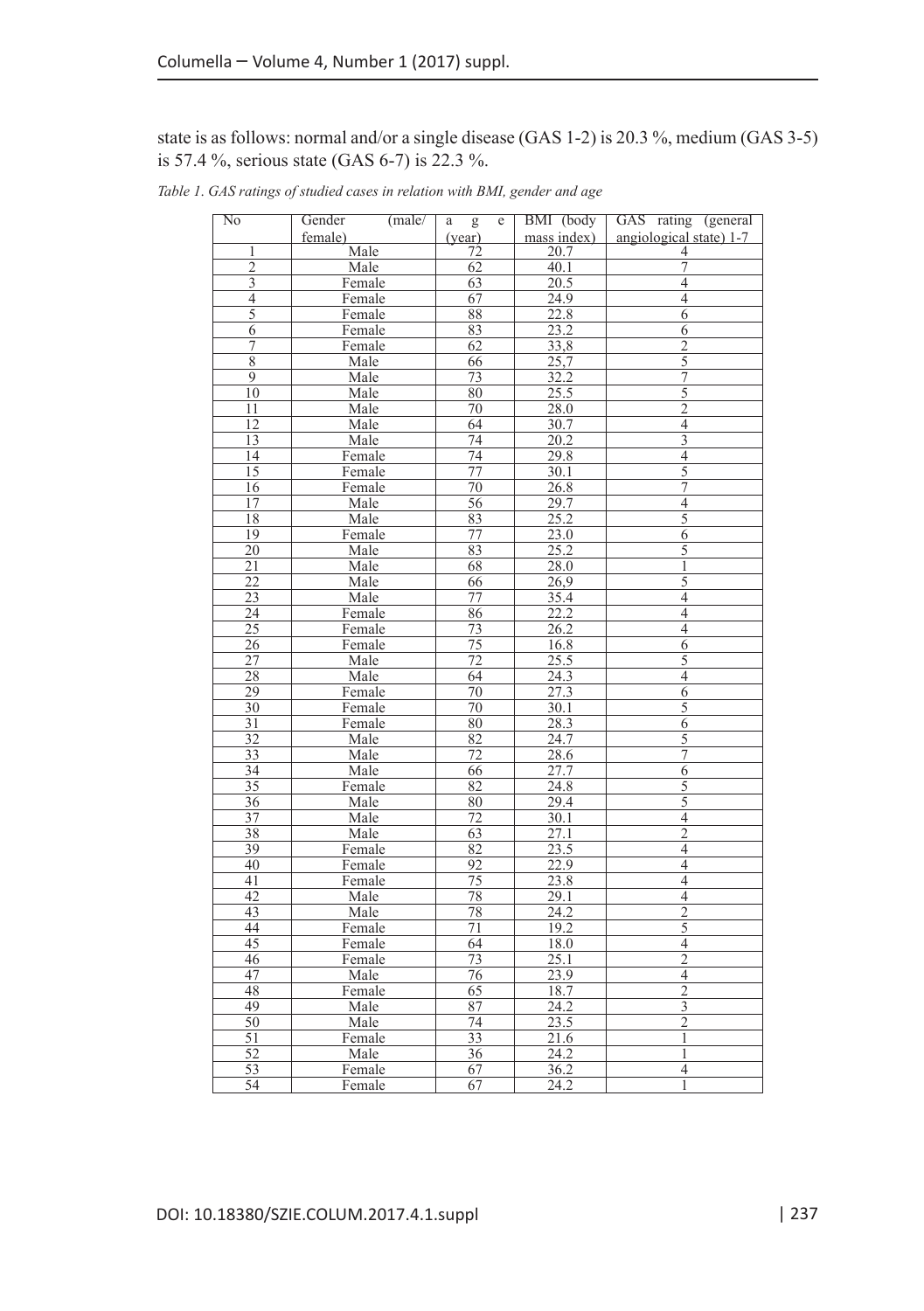

*Figure 2. BMI and gender impacts on Generel Angiological State GAS performance*

A statistical analysis is presented in *Figure 2* and *Figure 3* evaluating the performance of GAS in relation with nutrition patterns resulting in various levels of body mass like underweight, normal state, over-weight and obesity and age of patients regarding both genders. The results obtained support the evidence that human nutrition – especially BMI increment - represents a peculiar stress factor in relation with vascular diseases. Correlations were found between overweight and the severity of vascular diseases in general, and in case of both sexes. Male patients had a specific pattern of this correlation, since the trend line of the BMI increment was almost linear in their case. Age of patients was in accordance with the general angiological state in both genders however vascular problems were increased significantly in the female lot with the strongest correlation.

# **Conclusions**

Nutritional patterns of the human population may have an impact on health conditions. In the present study the General Angiological State (GAS) was evaluated within a random population regarding gender, age and obesity. Three vascular diseases - carotic artheric stenosis, coronaria stenosis, peripherial arterial disease PAD - and their combination with diabetes have been studied in correlation with BMI. It can be stated, that over-weight and obesity, especially in male population is a major stressor that may have an influence on vascular diseases as it was reported by Poirier et al. (2006). Age proved to be a strong factor in vascular disease performance and could be observed in both genders. The strongest correlation with age was found in the state of the female lot. The results obtained have similarities with that of the survey of Ross et al (2009). There was only one detectable difference between the recent study and that of the 2008 year. The range of BMI proved to be broader and the number of over-weight and obese patients was increased.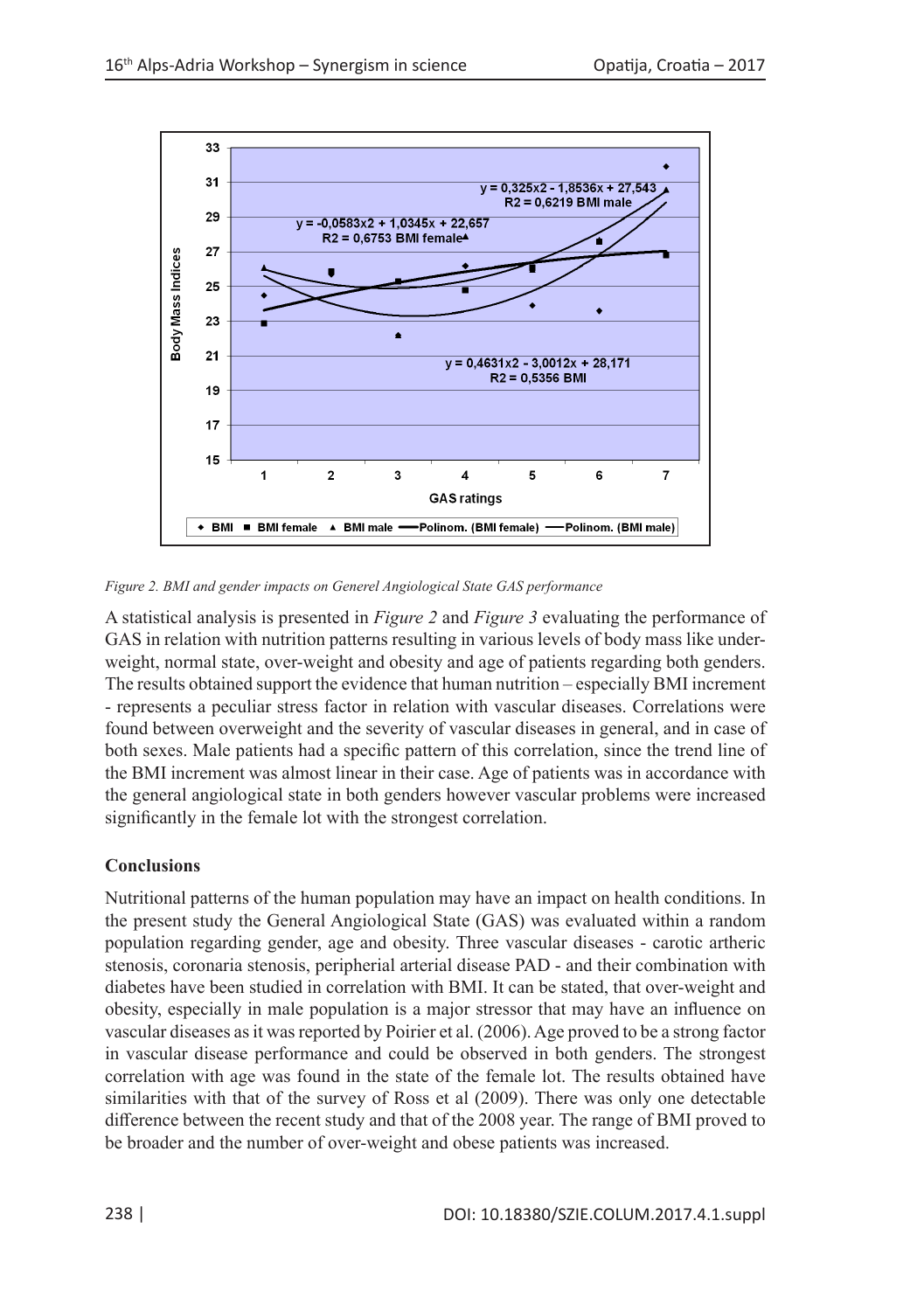Further studies are needed to explore nutritional interactions in relation with causes of obesity. Also, broader sampling of future case studies is needed to precise the results obtained.



*Figure 3. Age and gender impacts on Generel Angiological State GAS performance*



*Figure 4. Distribution of BMI ratings*

### **Acknowledgements**

This study was supported by AASW and the financial funding of VKSZ, NVKP. The authors are indebted to the Hungarian Railway Health Care Company, Budapest for their kind assistance.